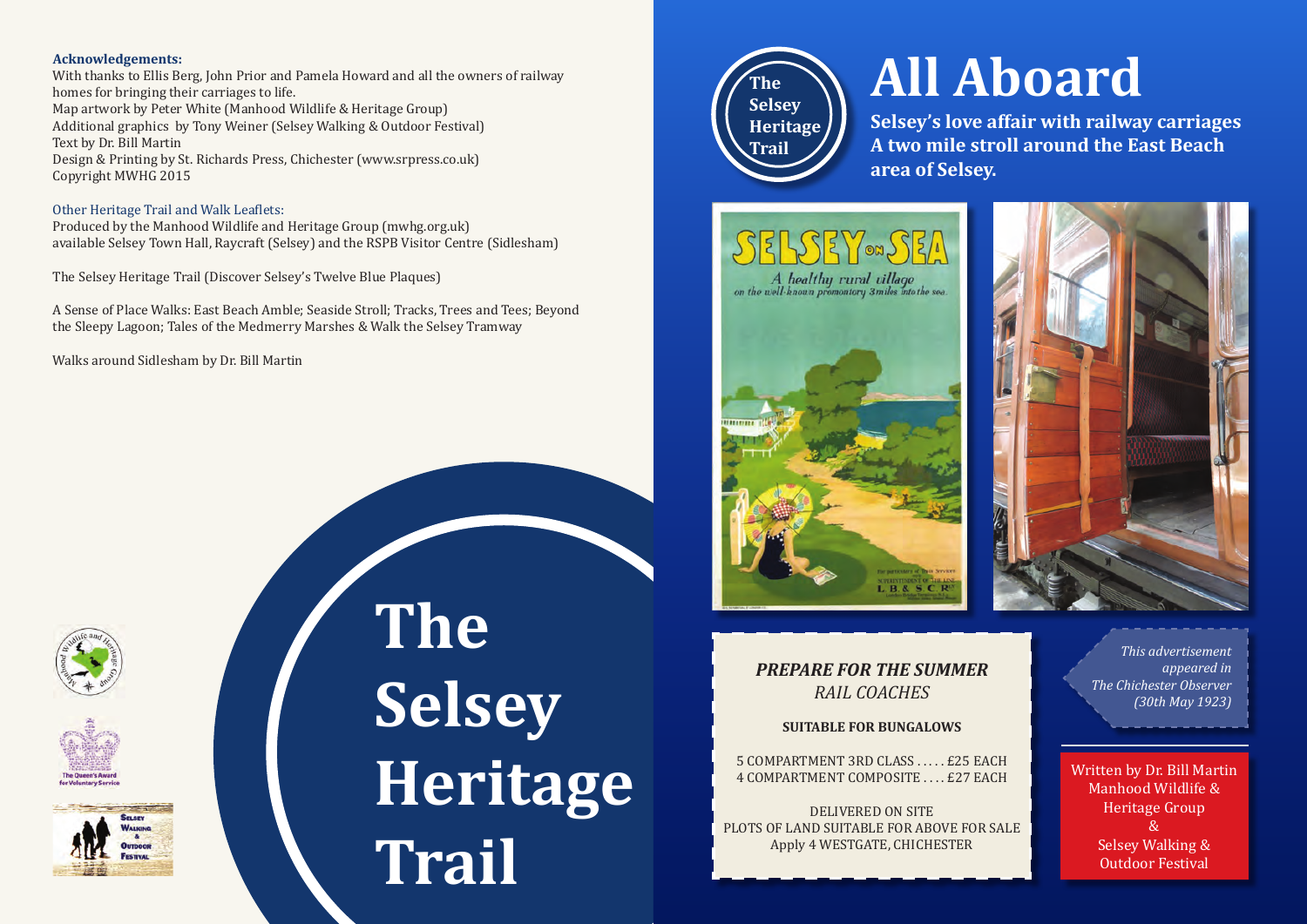

# **All Aboard**

## (Route & Points of Interest)

**During this 2 mile stroll the locations of 18 'railway homes' will be identified and you could spot at least a further 10 other properties which are built around railway carriages. Several properties have been built to incorporate one or two railway coaches, while more modern buildings have also been constructed on the site of former carriages. Whilst following this trail please remember that the railway carriage homes are private properties and the owner's privacy should be respected at all times.**

#### **Start at East Beach Car Park. 1**

## **Walk onto the promenade, turn left, heading northeast towards Pagham and Bognor.**

Start looking to your left now - can you spot any railway homes?

Clues: Look for the carriage windows, bricked up bases or steps up to the front door, showing that the carriages had been propped up to have their wheels removed. (For example No 87 Seaholme) There are two carriages here, sideways to the road, others may be end-on.

#### **Walk along the promenade, parallel to East Beach Road which is below you to your left. Stop at the point where East Beach Road turns sharply left to become Drift Road. 2**

 $(10)$ 加耳 8 9 Drift Road  $12$ Gill Way 13  $\mathbf{1}$ a ch Roc © Peter White 2015

In 1920 Jacob Berg, known locally as Tommy, bought land between Drift Road and Park Lane to create the Park Estate which had 50 plots, each with a property which could be leased as holiday accommodation for £10 per year. Tommy, a tailor from the East End of London, came to Selsey as a friend of the playwright R. C. Sherriff, who wrote 'Journey's End' which was based on his own experiences as a captain in World War One. Tommy also had another friend, a traffic inspector at Waterloo Station, who may have been his source for the carriages on the Park Estate. Timber for the bungalows came from Tidworth Army Camp near Aldershot.

About the same time an advertisement appeared in the Chichester Observer offering rail coaches for sale for £25. (see front cover).

Note the Blue Plaque for the Mulberry Harbour. During World War Two the Park Estate was closed and soldiers were billeted in some of the properties. After the war people continued to lease properties and later they were able to purchase the freehold.

**Continue for 200m until you reach a building adjacent to the seawall - this is Seabank. 3**

Seabank is built around 2 Stroudley carriages, later named Clarrie & Annabel, which are available to rent as holiday accommodation. Similar carriages operate today on the Bluebell Line in East Sussex. When the seawall was constructed the 1950s, a previous owner of Seabank refused to pay to have the carriages moved further away from the sea, resulting in the only even numbered property on this stretch of East Beach Road!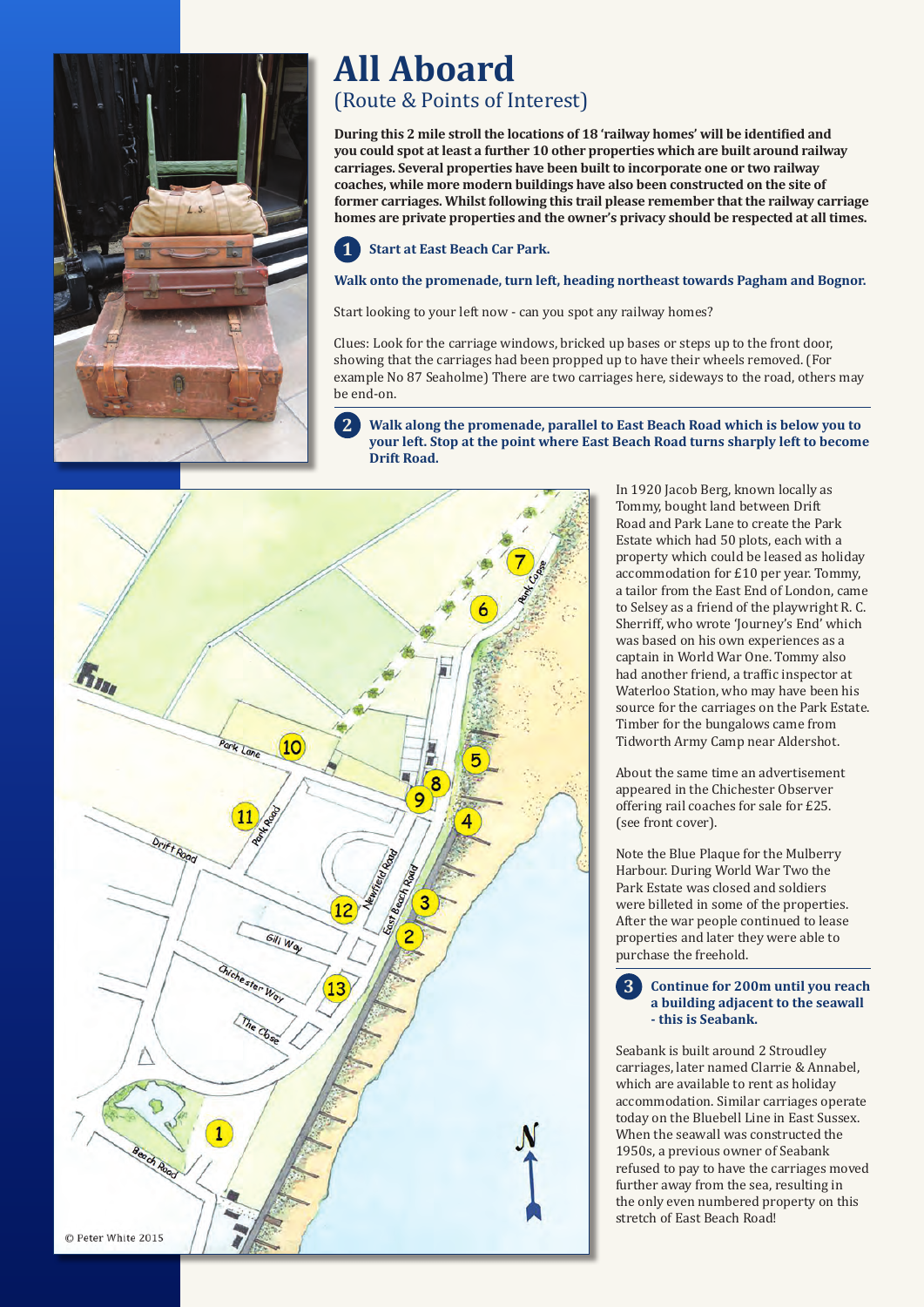





#### **Continue along the promenade, remember to keep looking left. Stop at the end of the promenade. 4**

Note the Blue Plaque for Eric Coates, who composed the music for 'Desert Island Discs'.

#### **Walk down the slope from the promenade and turn right onto the unpaved section of East Beach Road. 5**

## **Stop at No 161.**

Turnstiles is a holiday let built around 2 railway carriages. Separate leases for the frontage between the road and the high water mark became available for these properties during the 1960s..

**Continue on East Beach Road, looking left, until you reach a bend and the road becomes Park Copse. 6**

### **Ahead of you is the most obvious of the railway carriages - Santos.**

Santos was built in 1897 as a First Class Car for the Folkstone Vestibule Limited and then refurbished as a Parlour car by Pullman in 1919 by the London, Chatham and Dover Railway to serve their new terminus in Victoria. Pullman carriages, which carried individual names rather than numbers, were manufactured in Pennsylvania, USA and shipped as flat-packs to be fitted out in England. Originally named Mabel, this carriage was renamed Santos by previous owners to commemorate their honeymoon in South America. Canadian soldiers were billeted here during World War Two.

#### **Next door is Green Bungalow with its distinctive 'Smoking' window clearly visible. Continue to Hilda and Tulip. 7**

Hilda started her journey in 1897 as a luxury Pullman sleeping car on the Southern Railway carrying passengers of status and nobility, including members of the Royal Family. She was moved to her current location in 1932 and has now been restored as bed and breakfast accommodation.

Tulip was built in 1897 by Jackson and Sharpe in Delaware, USA. The company was known for their production of the most elegant private carriages. Tulip, the only one to be shipped to England, was used as part of the Folkstone train until 1914 and then refurbished in 1919. Withdrawn from service in 1930, she was moved to her current position where she became very neglected until her present owner restored many of her original features to their former splendour. The property is available for rent as holiday accommodation.

Notice the railway wagon being used as storage at the side of No 12. The modern building at No 13, which replaces two former railway carriages, is the first property on Park Copse to be granted planning permission for a two storey building. It was for sale at £1.2m in 2014 - the railway carriages cost £25 in 1923!

**Turn around here and retrace your steps back along Park Copse and East Beach Road, re-passing Nutshell (173) and The Camp (163), which are both built around railway carriages.** 

**Stop at the building immediately before the corner of East Beach Road and Park Lane. 8**

This is Rorke's Drift. This modern building replaced 'Wi Wurry', the former home of Tommy Berg, the owner of the Park Estate.

#### **Turn right into Park Lane. 9**

Immediately on the right is Stewarton (built around 2 carriages). Soldiers were billeted here during World War Two and when Winston Churchill visited Selsey to check on the building of the Mulberry Harbour he attended a meeting held in this property. Prince Edward and Mrs Simpson may also have visited Stewarton, while they were living in Bognor, prior to their move to Paris. They arrived in Selsey incognito transported there in a customised Buick, described as 'the most romantic car in the world'. The Buick, purchased by Edward for Mrs Simpson, was one of pair shipped over from the USA. The second was apparently sent by Mr Simpson in an attempt to woo his wife back!

Next door, No 4 Park Lane is Dora, a Pullman Parlour Car, originally built in 1897. Available as a holiday let it retains many original features including sliding carriage doors. Dora is one of 9 Pullman carriages which can be found in Selsey. There were two others, Albert Victor (Park Road) was lost to redevelopment in the 1960s and Dorothy (Park Copse ) was destroyed by fire in the 1980s.